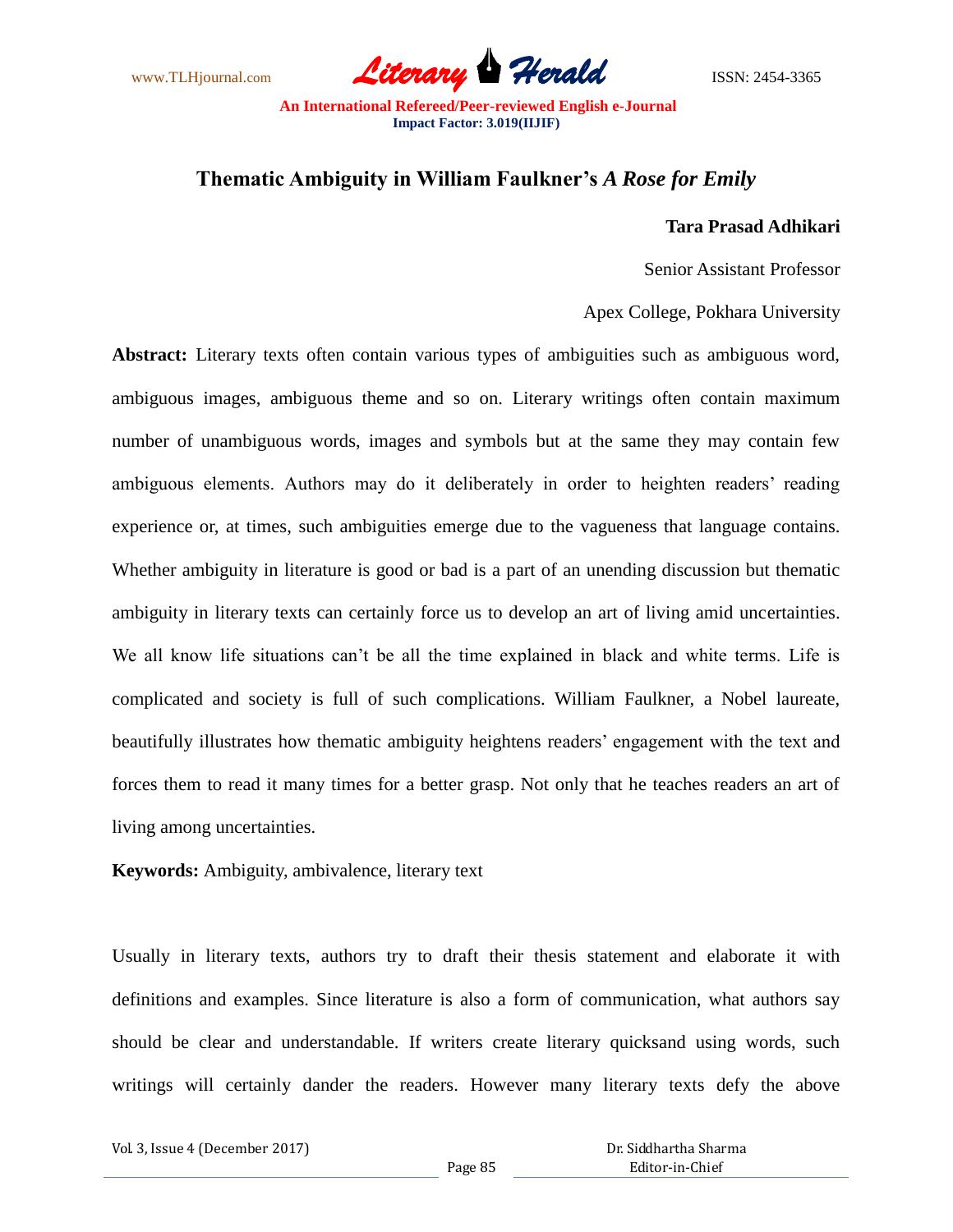www.TLHjournal.com *Literary Herald*ISSN: 2454-3365

generalizations. Betraying an ordinary reader's expectations, literary texts often contain various types of ambiguities such as ambiguous word, ambiguous image, ambiguous theme and so on. Literary writings often contain maximum number of unambiguous words, images and symbols but at the same they may contain few ambiguous elements. Authors may do it deliberately in order to heighten readers' reading experience or, at times, such ambiguities emerge due to the vagueness that language contains.

Writers weave complex layers of meaning in their texts using various literary devices and ambiguity is one among them. Sometimes ambiguity emerges in the text unbeknownst to its authors. At times it is deliberately created as a part of writer's craft. Whether ambiguity in literature is good or bad is a part of an unending discussion but thematic ambiguity in literary texts can certainly force us to develop an art of living amid uncertainties. We all know life situations can't be all the time explained in black and white terms. Life is complicated and society is full of such complications. Christoph Bode in "The Aesthetics of Ambiguity " categorically explains why thematic ambiguity in literary texts is important. He writes- the question is not how can we reduce, belittle or truncate a phenomenon so that it fits our theories and preconceptions, but how can we widen our concepts and ideas so that they embrace what we cannot yet understand (83). Thus authors at times may speak up about the unsolved mysteries or perennial debatable issues. They may not give us answers all the time and such writings devoid of answers or such ambivalent writings also do have their own significance. William Faulkner, a Nobel laureate, beautifully illustrates how thematic ambiguity heightens readers' engagement with the text and forces them to read it many times for a better grasp. Not only that he teaches readers an art of living among uncertainties.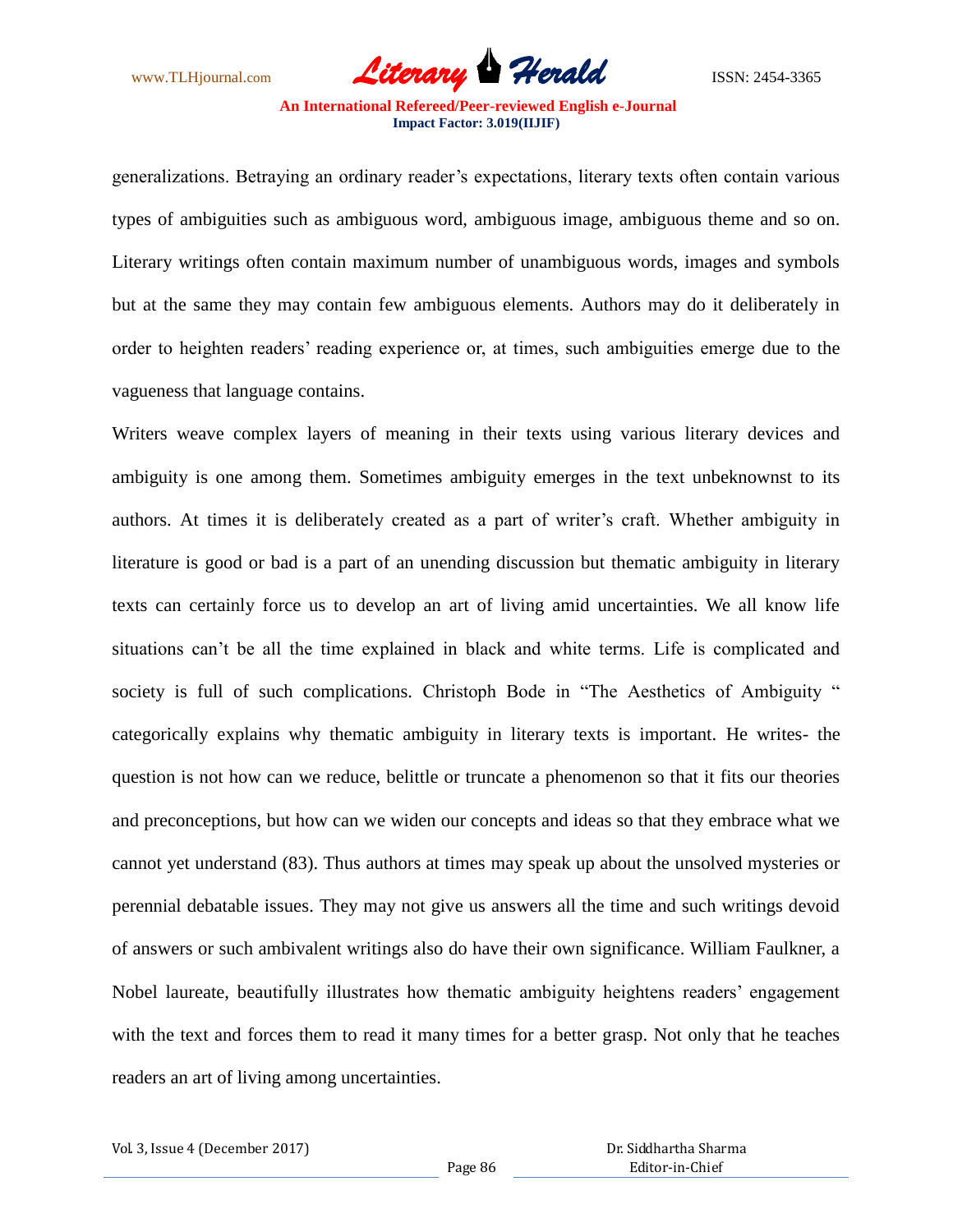www.TLHjournal.com *Literary Herald*ISSN: 2454-3365

A Rose for Emily, by William Faulkner, set in the town of Jefferson during the decades preceding and following the turn of the twentieth century, illustrates how an innocent girl Emily Grierson is driven to madness. For example, the patriarchal society depicted in the story dictates that the only acceptable way a young woman like Emily can escape from a selfish, domineering father is through marriage, and there is nothing the town can do about the fact that Mr. Grierson forbids Emily that escape. Jefferson's patriarchal culture also holds that a woman of Emily's rank must not work for a living. In such a context, Emily wouldn't be able to survive financially if she left her father's house without a husband to take care of her. In addition, much of the gossip and speculation about Emily, which contribute to her isolation, reveals the town's steadfast belief that the only acceptable behavior for a woman is behavior that accords with traditional gender roles. And surely patriarchal ideology contributes to Emily's apparent desperation to have a husband, and to do anything to keep him. *A Rose for Emily* illustrates the ways in which patriarchal gender roles victimize women, even to the point of driving them crazy.

In this regard, Sheila Cronan writes:

This idea is very much part of the male culture and is always being reinforced by men's complaints about marriage and by the notion that women are the ones who want to get married. We've all heard plenty of jokes about how women "snare" husbands, and popular songs with lines like " the boy chases the girl until she catches him". Mothers give their daughters advice on how to get their boyfriends to marry them etc. The propaganda tells us that marriage laws are operating in the interest of women and in fact exist to provide protection for women. (213)

Mr. Grierson, a domineering father, thinks that he has the sole right over Emily and her future.

| Vol. 3, Issue 4 (December 2017) |         | Dr. S |
|---------------------------------|---------|-------|
|                                 | Page 87 |       |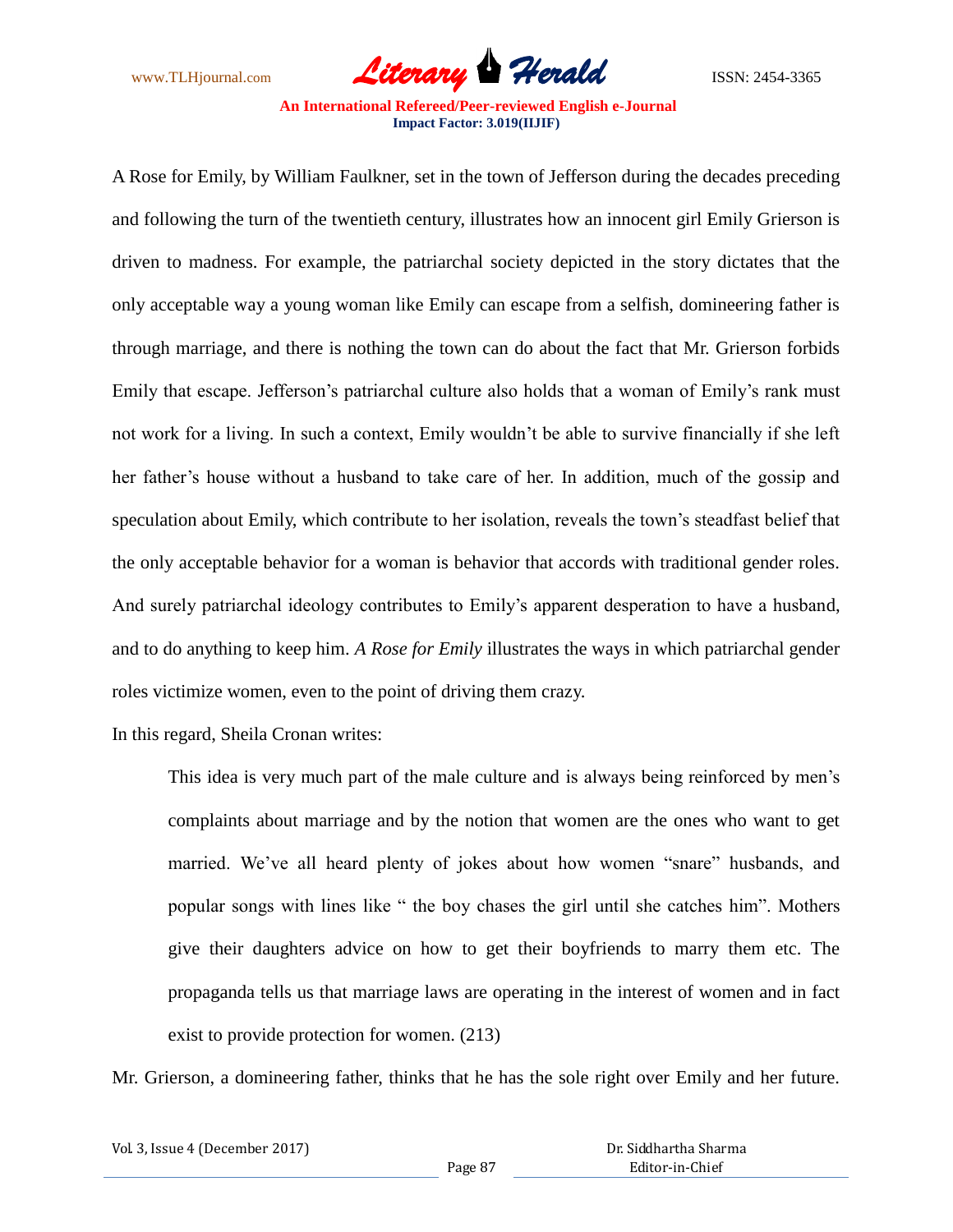www.TLHjournal.com *Literary Herald*ISSN: 2454-3365

He made important decisions about Emily and restricted her choices. Many of his decisions about Emily cause profound consequences in her life, often negative ones. His choices regarding Emily's lifestyle, education, marriage, friendship etc. are propelled by his own patriarchal beliefs. He attempts to have complete control over his daughter. In this light, Emily's father appears to be a typical example of patriarchal male. Emily, living in a small town in the American south later realized that her choices are limited by patriarchy. She had been allowed to give classes on China painting that later on she couldn't use as a means of her survival. Some students were interested in taking the painting lesson but later on they stopped coming to her. Her leisure activities were also limited to her home. She was not allowed to go out without her father's permission. She was not even allowed to make friends freely. Many boys were seeking her hand in marriage but her father drove them away. Ursula K. Le Guin explains how patriarchy works: "Civilized man says: I am self, I am master, all the rest is other- outside, below, underneath, subservient. I own, I use, I explore, I exploit, I control. What I do is what matters. What I want is what matter is for. I am that I am, and the rest is women, to be used as I see fit.  $(69)$ "

The story also depicts the patriarchal attitude of the townsfolk. They gossip a lot about Emily and her unmarried status. Later on, they talk a lot about her relation with Homer Barron. They don't come forward to help Emily when she is in dire need of rescue. Rather than helping her, they are in the mood of celebration when they see Emily's tragedy. When he takes Emily out, then some of the ladies began to say, " it was a disgrace to the town and a bad example to the young people. The men did not want to interfere, but at last the ladies forced the Baptist minister- -Miss Emily's people were Episcopal-- to call upon her (1072)". It is because they consider her a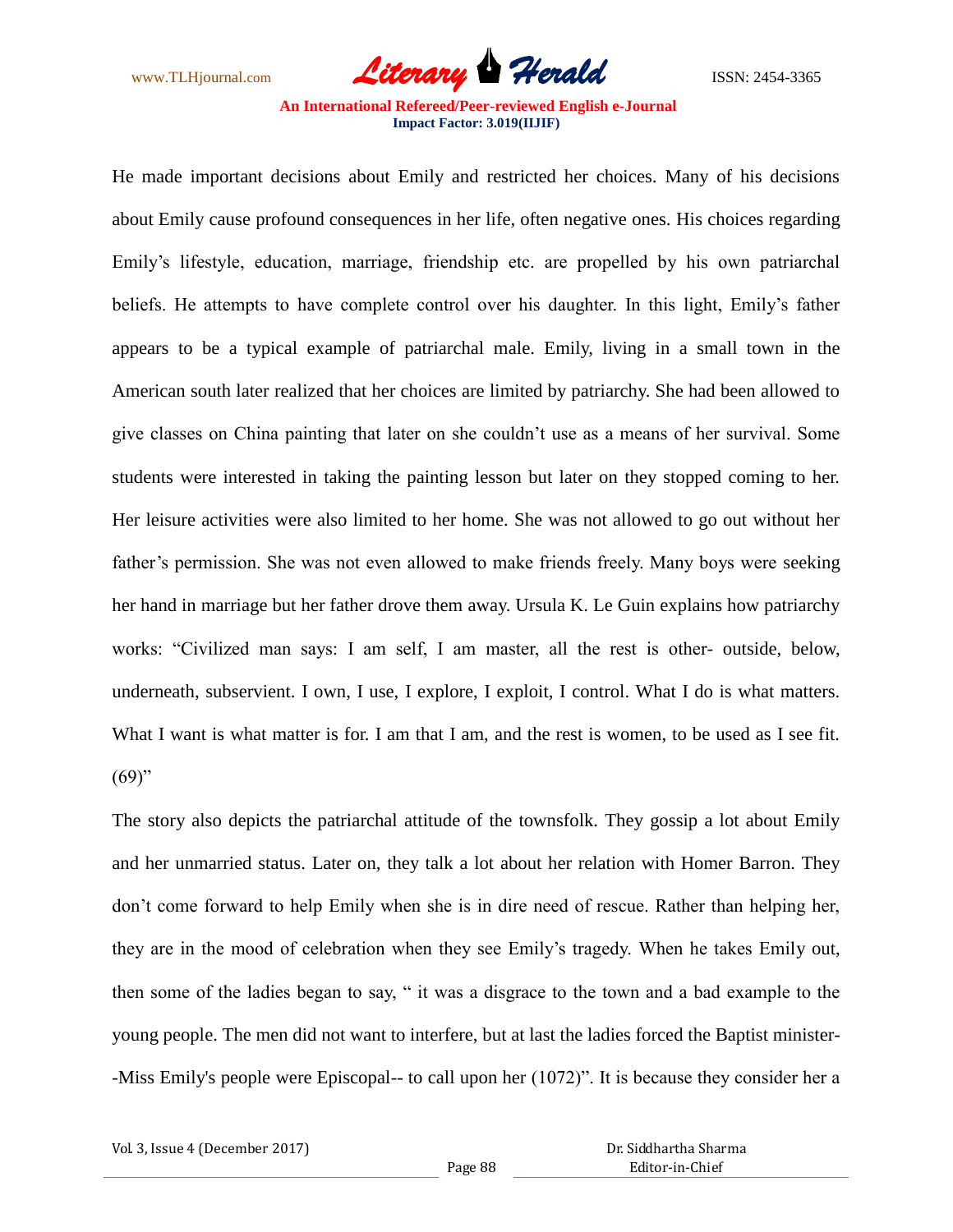www.TLHjournal.com *Literary Herald*ISSN: 2454-3365

"bad girl" and in patriarchy, a bad girl deserves worst possible punishment.

Her relation with Homer Barron can also be easily related to patriarchy. Homer Barron is also a man who has deeply ingrained patriarchal ideology. The narrator writes: "they passed on Sunday afternoon in their glittering buggy, Miss Emily with her head held high and Homer with his hat cocked and a cigar in his teeth, reins and whip in a yellow glove (1072)". The way Homer treats his black workers also reveal that he is somehow a macho man. Homer was obviously a lessthan- perfect partner for Emily who invited a tragedy in his as well as Emily's life. Thus it becomes quite evident that *A Rose for Emily* is a story of victimization of women by patriarchy. However, it is also equally true that the story endorses patriarchy and its ideologies by depicting female characters in a negative way. Especially after her father's death, Emily has become rude and arrogant. She goes to the extent of killing an innocent man who loved her and accompanied her despite the harsh comments made by the townspeople. Even if Homer was not ready to marry her, she has no good reason for killing him. Readers can never forgive Emily for the crime she committed. But this sudden change in her behavior can be understood using Feminist literary Criticism which assert that patriarchy forces women to behave in a certain way and if they fail to follow the parameters of the society, they will be turned into an outcast. When Emily realized

that she would not be able to marry Homer, she was so desperate that she wanted to possess him living or dead. She wanted to give the villagers an illusion that she married Homer Barron and this is why she might have bought bridal clothes and others.

The story uses two different images of Emily- before her father's death and after her father's death. Before her father's death, she was happy, beautiful, and dutiful. She completely fitted the definition of good girl that patriarchy cherished so much. But after her father's death, she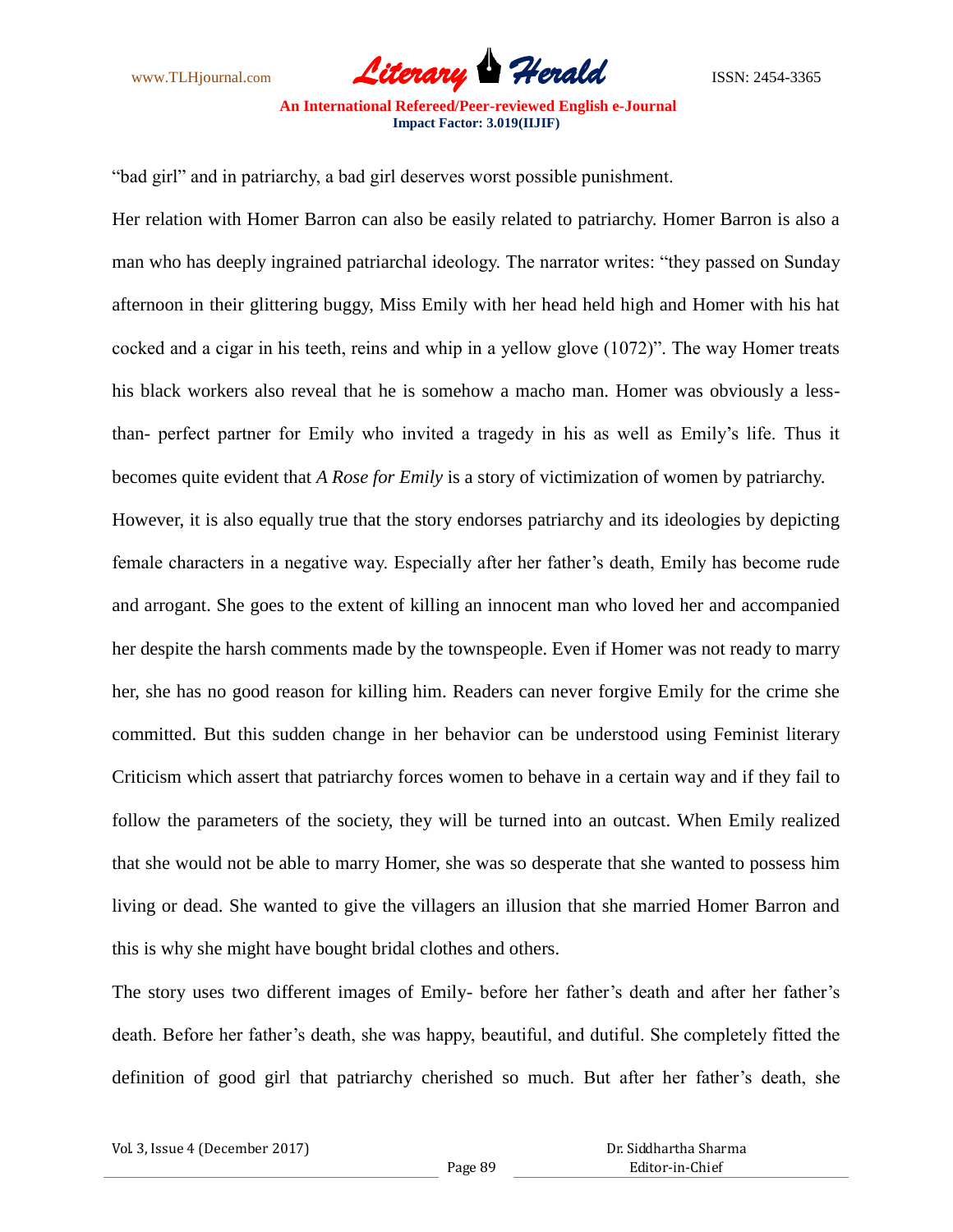www.TLHjournal.com *Literary Herald*ISSN: 2454-3365

changed. She stopped being a "good girl". She started pursuing her own happiness, transgressing social norms and values. Instantly the society where she was living tagged her bad girl. Society did not take her tragedy as victimization. Society perceived her tragedy as a punishment that Emily deserved. Thus the story seems to be saying- look this may happen to you too if you behave like Emily! Dowling writes:

Once established, the young girl's dependency is systematically supported as she proceeds through childhood. For being "nice" – non-challenging, non-confronting, noncomplaining - she's rewarded with good grades, the approval of her parents and teachers, and the affection of her peers. What reason is there for her to turn deviant or nonconformist? The going is good, so she conforms. Increasingly, she patterns herself after what's expected of. (Colette Dowling, 87)

Moreover, the story has also depicted other female characters negatively. Readers get an impression that the women in the town Jefferson are selfish. They do nothing except gossiping. They witness the victimization of an innocent girl but don't rush for help. According to patriarchal line of thought, they seem to have internalized the ideology of "good and bad girl." Whereas male characters in the town are portrayed positively to a great extent. In comparison to other women characters in the story, men are at least not backbiting Emily.

It seems that the narrator himself carries this prejudice against women. We come to know about these characters in the story through him and automatically his biases influence our understanding of the story and the characters. In this sense, we can call the story itself a sexist text, which promotes or endorses patriarchal ideology.

To sum up, it can be safely concluded that the story "A Rose for Emily" is an ambiguous text that